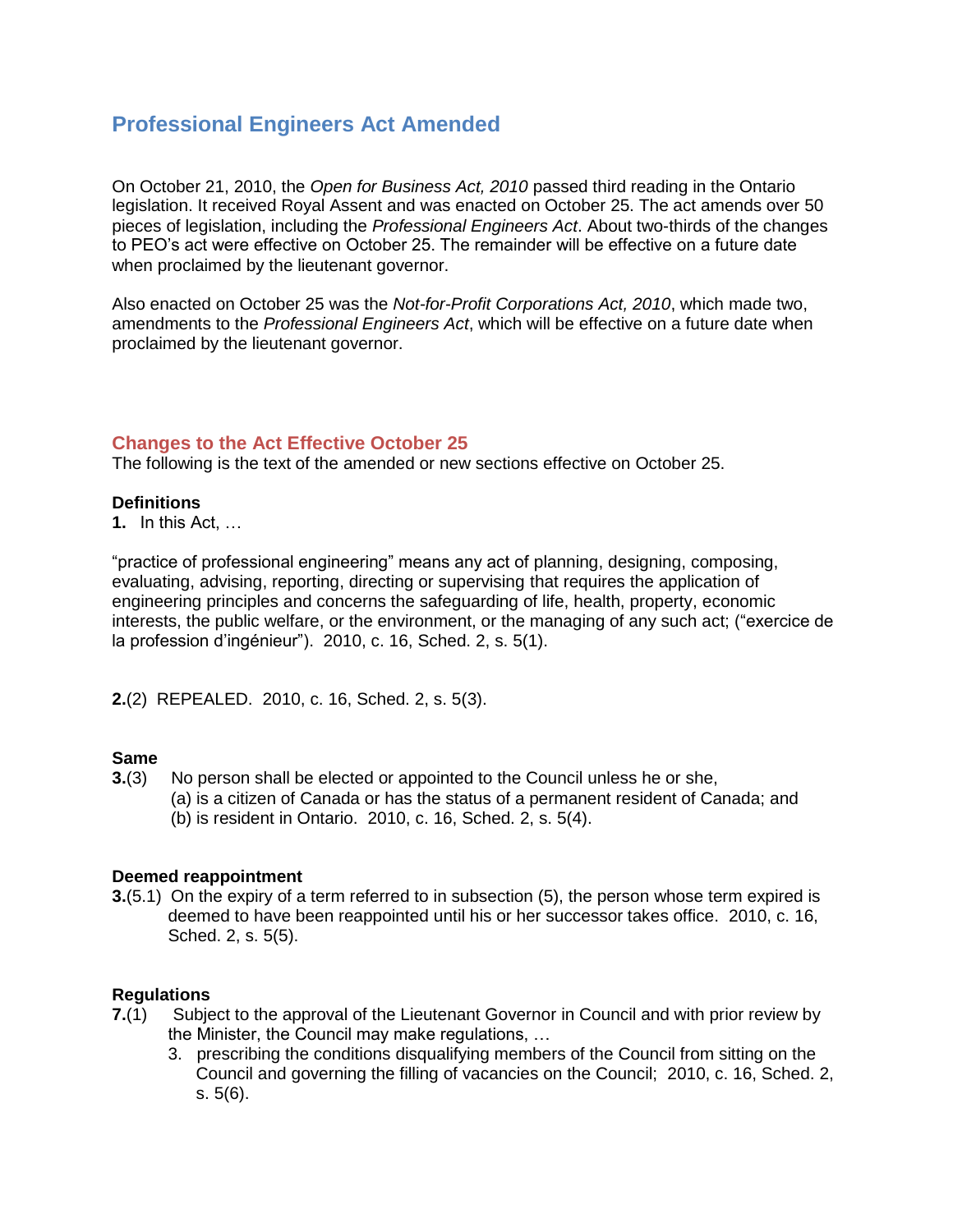- **7.**(1) 9. respecting any matter ancillary to the provisions of this Act with regard to the issuing, suspension and revocation of licences, certificates of authorization, temporary licences, provisional licences and limited licences, including but not limited to regulations respecting,
	- v. the academic, experience and other requirements for the issuance of a licence or any class of licence,
	- v.1 the circumstances in which the Registrar shall refer an application for a licence to a committee for the purposes of clause 14(4)(b),
	- v.2 the establishment of an engineering technologist class of limited licence, including prescribing requirements and qualifications for the issuance of an engineering technologist class of limited licence and terms and conditions that shall apply to the engineering technologist class of limited licence, and 2010, c. 16, Sched. 2, s. 5(10).
- **7.**(1) 9. vi. other classes of certificates of authorization, temporary licences, provisional licences and limited licences, including prescribing requirements and qualifications for the issuance of specified classes of certificates of authorization, temporary licences, provisional licences and limited licences, and terms and conditions that shall apply to specified classes of certificates of authorization, temporary licences, provisional licences and limited licences; 2010, c. 16, Sched. 2, s. 5(11).
- **7.**(1) 17. respecting and governing standards of practice and performance standards for the profession; 2010, c. 16, Sched. 2, s. 5(12).
- **7.**(1) 33. REPEALED. 2010, c. 16, Sched. 2, s. 5(14).

#### **By-laws effective**

**8.**[\(2\)](http://www.e-laws.gov.on.ca/html/statutes/french/elaws_statutes_90p28_f.htm#s8s2) Subject to subsection (3), a by-law made by the Council is effective when it is passed.

#### **Confirmation**

**8.**[\(3\)](http://www.e-laws.gov.on.ca/html/statutes/french/elaws_statutes_90p28_f.htm#s8s3) A by-law passed by the Council is not effective until it is confirmed, in the manner specified by the Council, by a majority of the members of the Association, if the by-law so specifies. 2010, c. 16, Sched. 2, s. 5(16).

#### **Issuance of licence**

- **[14.](http://www.e-laws.gov.on.ca/html/statutes/french/elaws_statutes_90p28_f.htm#s14s1)**(1) The Registrar shall issue a licence to a natural person who applies therefor in accordance with the regulations and,
	- (a) REPEALED. 2010, c. 16, Sched. 2, s. 5(19).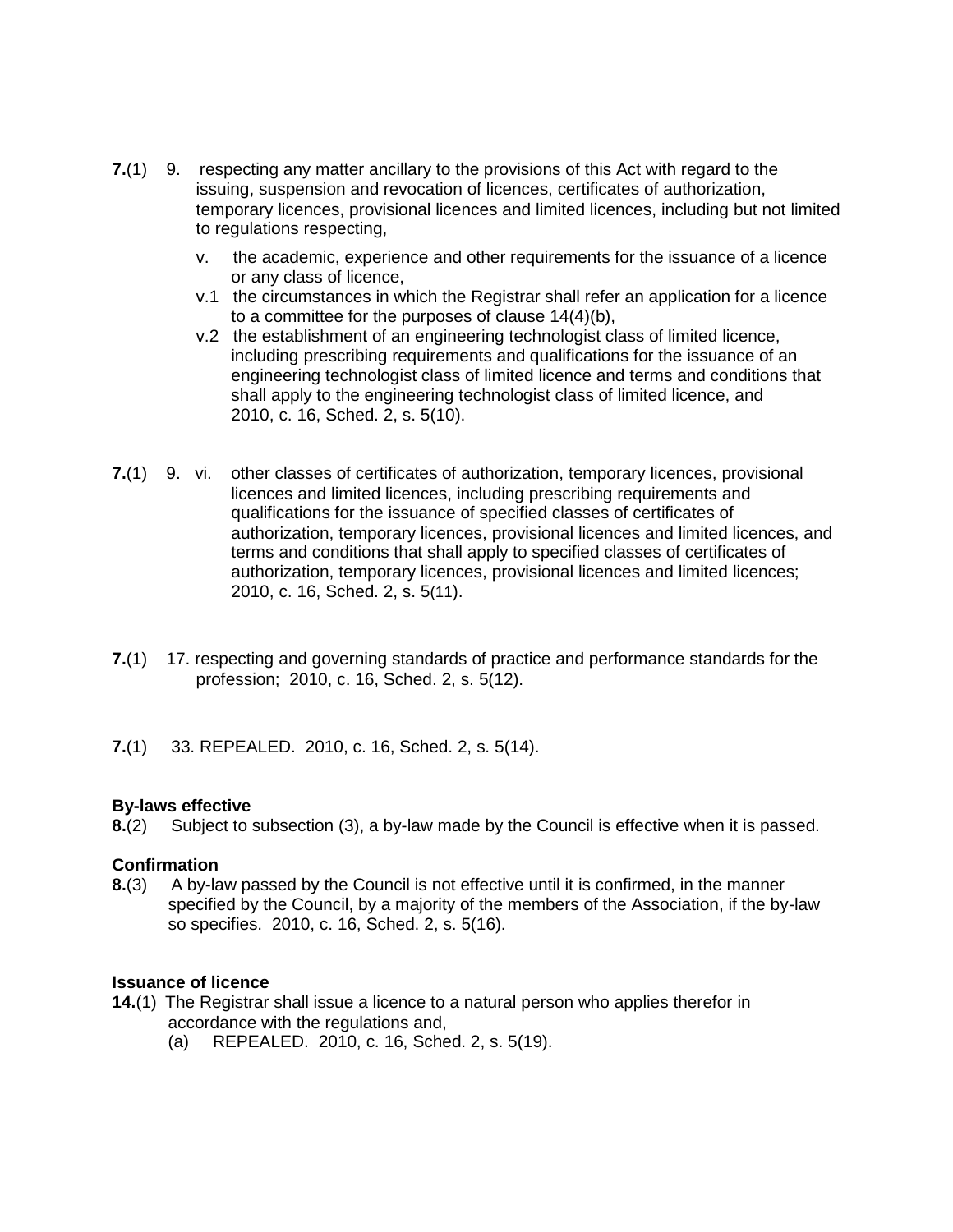- **14.**(1) (c) has complied with the academic requirements specified in the regulations for the issuance of the licence, including passing such examinations as the Council sets or approves in accordance with the regulations, or is exempted by the Council from complying with the requirements; 2010, c. 16, Sched. 2, s. 5(20).
- **14.**(1) (d) has complied with the experience requirements specified in the regulations for the issuance of the licence;
	- (d.1) has complied with any other requirements specified in the regulations for the issuance of the licence; and 2010, c. 16, Sched. 2, s. 5(21).

### **Referral to committee**

**14.**(3) The Registrar may refer the application of the applicant for the issuance of a licence, 2010, c. 16, Sched. 2, s. 5(22).

### **Same**

- **14.**(4) The Registrar shall refer an application to a committee under subsection (3) for a determination referred to in that subsection,
	- (a) if the applicant requests the referral; or
	- (b) in the circumstances specified by the regulations. 2010, c. 16, Sched. 2, s. 5(23).

### **Issuance of temporary, provisional or limited licence**

**18.**[\(1\)](http://www.e-laws.gov.on.ca/html/statutes/french/elaws_statutes_90p28_f.htm#s18s1) The Registrar shall issue a temporary licence, a provisional licence or a limited licence to a natural person who applies therefor in accordance with the regulations and who meets the requirements and qualifications for the issuance of the temporary licence, the provisional licence or the limited licence set out in the regulations. 2001, c. 9, Sched. B, s. 11 (20); 2010, c. 16, Sched. 2, s. 5(32).

#### **Membership**

**18.**[\(5\)](http://www.e-laws.gov.on.ca/html/statutes/french/elaws_statutes_90p28_f.htm#s18s5) A holder of a temporary licence, a provisional licence or a limited licence is not a member of the Association. R.S.O. 1990, c. P.28, s. 18(5); 2010, c. 16, Sched. 2, s. 5(34).

#### **Hearing**

**19.**[\(5\)](http://www.e-laws.gov.on.ca/html/statutes/french/elaws_statutes_90p28_f.htm#s19s5) Within 30 days after receiving a notice under subsection (3) requiring a hearing, the Registration Committee shall schedule the hearing. R.S.O. 1990, c. P.28, s. 19(5); 2010, c. 16, Sched. 2, s. 5(35).

#### **Continuation on expiry of committee membership**

**19.**[\(6\)](http://www.e-laws.gov.on.ca/html/statutes/french/elaws_statutes_90p28_f.htm#s19s6) Where a proceeding is commenced before the Registration Committee and the term of office on the Council or on the Committee of a member sitting for the hearing expires or is terminated other than for cause before the proceeding is disposed of but after evidence is heard, the member shall be deemed to remain a member of the Registration Committee for the purpose of completing the disposition of the proceeding in the same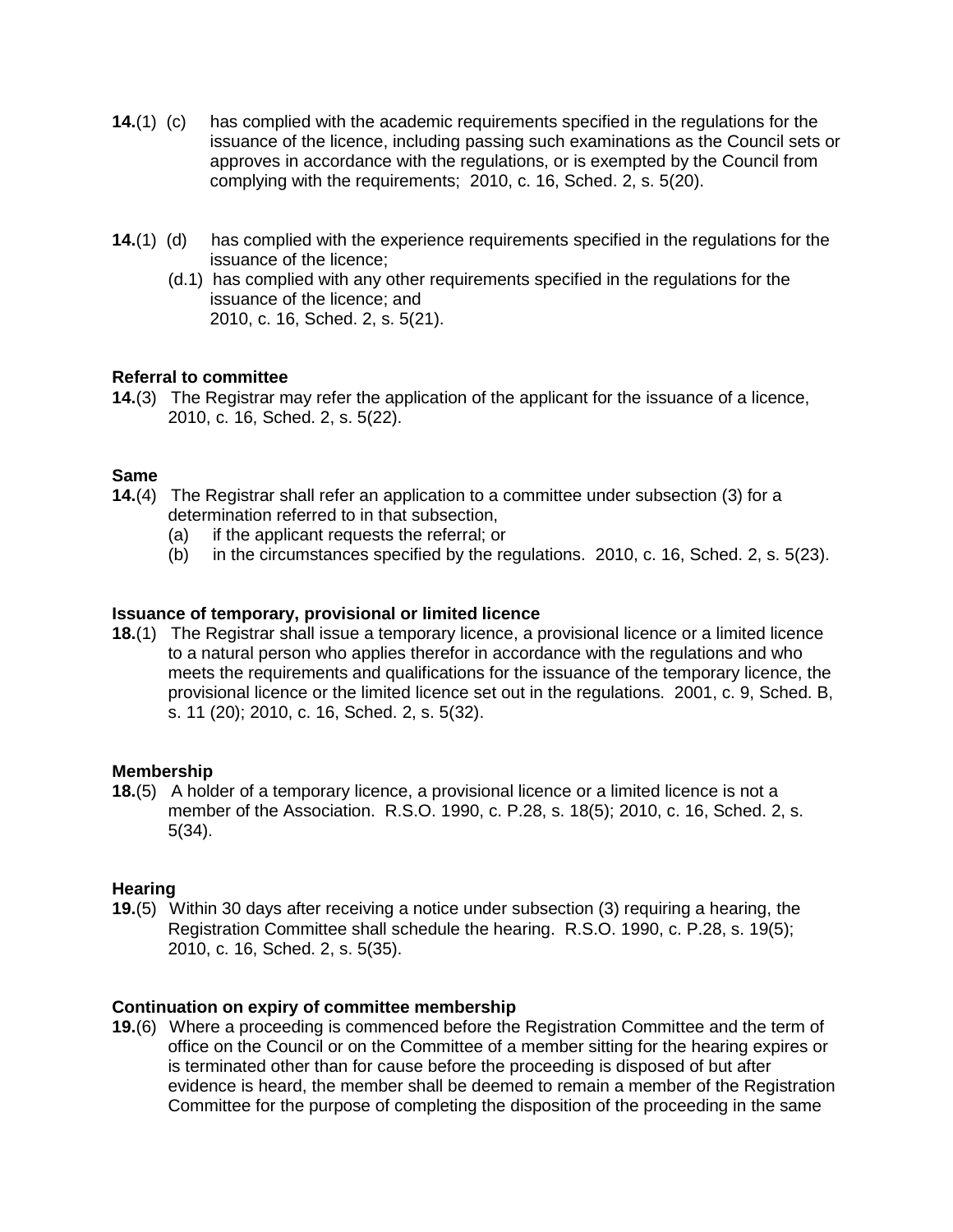manner as if the member's term of office had not expired or been terminated. R.S.O. 1990, c. P.28, s. 19(6); 2010, c. 16, Sched. 2, s. 5(36).

### **Powers of Registration Committee**

- **19.**(7) Following a hearing under this section, the Registration Committee shall make one of the following orders:
	- 1. If the Committee determines on reasonable grounds that the applicant meets the requirements and qualifications of this Act and the regulations and will engage in the practice of professional engineering or in the business of providing services that are within the practice of professional engineering with competence and integrity, the Committee shall direct the Registrar to issue a licence, certificate of authorization, temporary licence, provisional licence or limited licence, as the case may be, to the applicant.
	- 2. If the Committee determines on reasonable grounds that the applicant does not meet the requirements and qualifications of this Act and the regulations, the Committee shall,
		- i. direct the Registrar to refuse to issue a licence, certificate of authorization, temporary licence, provisional licence or limited licence, or to suspend or revoke the certificate of authorization issued to the applicant, as the case may be,
		- ii. exempt the applicant from any of the requirements of this Act or the regulations and direct the Registrar to issue a licence, certificate of authorization, temporary licence, provisional licence or limited licence, as the case may be, if the Committee determines on reasonable grounds that the applicant will engage in the practice of professional engineering with competence and integrity, or
		- iii. direct the Registrar to issue a licence, certificate of authorization, temporary licence, provisional licence or limited licence, as the case may be, subject to such terms, conditions or limitations as the Committee specifies, if the Committee determines on reasonable grounds that the terms, conditions or limitations are necessary in order to ensure that the applicant will engage in the practice of professional engineering or in the business of providing services that are within the practice of professional engineering with competence and integrity. R.S.O. 1990, c. P.28, s. 19(7); 2001, c. 9, Sched. B, s. 11(24); 2010, c. 16, Sched. 2, s. 5(37).

# **Opportunity to show compliance**

**19.**(10) The applicant may show or achieve compliance with the requirements for the issuance of a licence, certificate of authorization, temporary licence, provisional licence or limited licence, as the case may be, at any time before the hearing date. R.S.O. 1990, c. P.28, s. 19(10); 2001, c. 9, Sched. B, s. 11(25); 2010, c. 16, Sched. 2, s. 5(38).

#### **Complaints Committee**

- **23.**(1) The Complaints Committee is continued and shall be composed of the following persons appointed by the Council:
	- 1. At least one person who is either,
		- i. a member of the Council appointed by the Lieutenant Governor in Council, or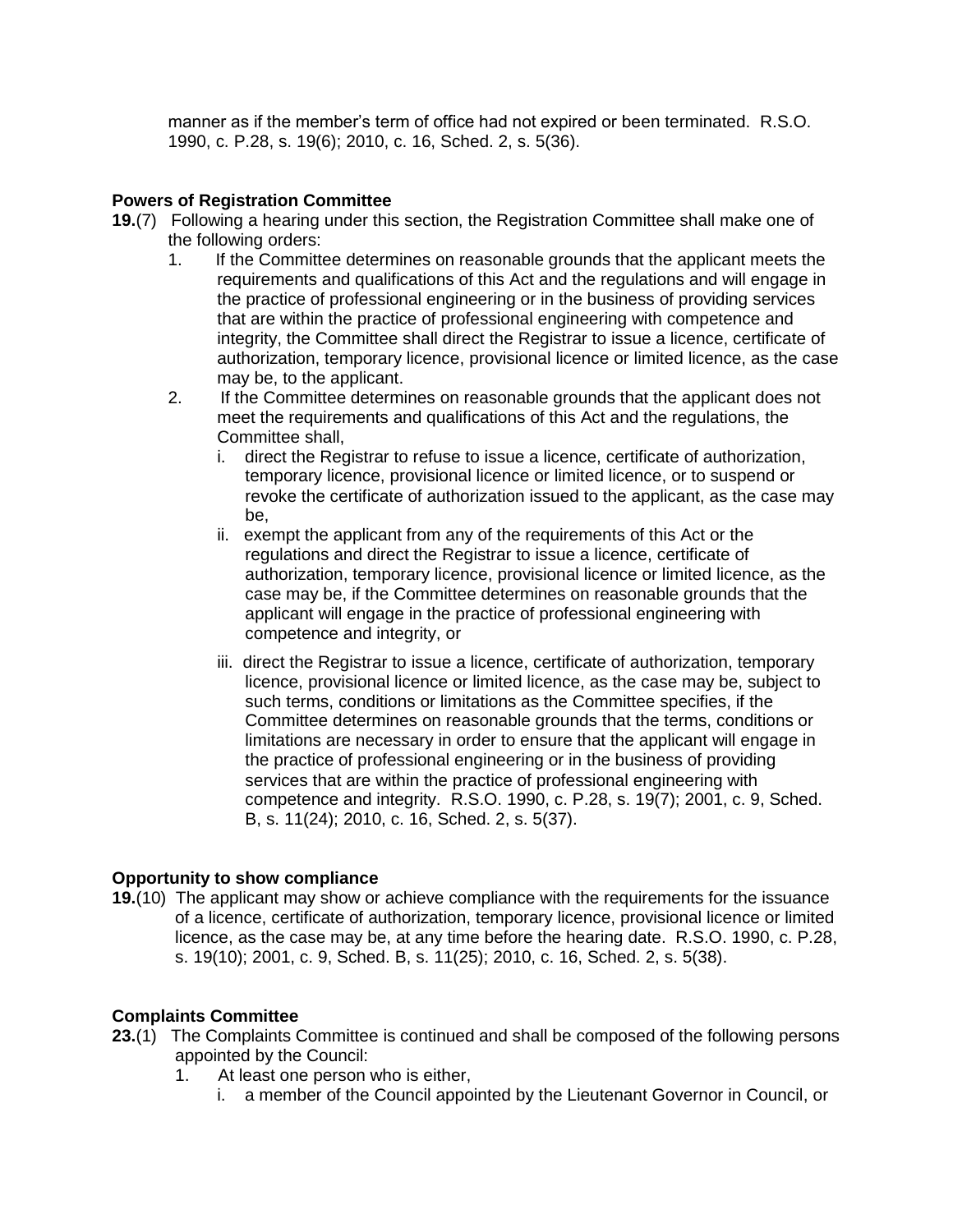- ii. a person who is neither a member of the Council nor a member of the Association, and approved by the Attorney General.
- 2. At least two members of the Association. R.S.O. 1990, c. P.28, s. 23; 2010, Sched. 2, c. 16, s. 5(43).

# **Quorum**

**23.**[\(4\)](http://www.e-laws.gov.on.ca/html/statutes/french/elaws_statutes_90p28_f.htm#s23s4) Three members of the Complaints Committee, of whom one shall be a person referred to in subparagraph 1. i. or ii of subsection (1). R.S.O. 1990, c. P.28, s. 23; 2010, c. 16, Sched. 2, s. 5(44).

# **Complaints Review Councillor**

- **25.**[\(1\)](http://www.e-laws.gov.on.ca/html/statutes/french/elaws_statutes_90p28_f.htm#s25s1) There shall be a Complaints Review Councillor who shall be appointed by Council and shall be,
	- (a) a member of the Council appointed by the Lieutenant Governor in Council under clause  $3(2)(c)$ ; or
	- (b) a person who is neither a member of the Council nor a member of the Association and approved by the Attorney General. 2010, c. 16, Sched. 2, s. 5(45).

# **Powers of Complaints Review Councillor**

#### **Examination by Complaints Review Councillor**

**26.**[\(1\)](http://www.e-laws.gov.on.ca/html/statutes/french/elaws_statutes_90p28_f.htm#s26s1) The Complaints Review Councillor may examine from time to time the procedures for the treatment of complaints by the Complaints Committee. R.S.O. 1990, c. P.28, s. 26(1); 2010, c. 16, Sched. 2, s. 5(46).

#### **Notice of application**

**26.**(3.1) A complainant who applies for a review under subsection (2) or (3) shall give the person complained against notice of the application. 2010, c. 16, Sched. 2, s. 5(47).

#### **No inquiry into merits**

**26.**[\(4\)](http://www.e-laws.gov.on.ca/html/statutes/french/elaws_statutes_90p28_f.htm#s26s4) In an examination under subsection (1) or review under subsection (2) or (3), the Complaints Review Councillor shall not inquire into the merits of any particular complaint made to the Complaints Committee. R.S.O. 1990, c. P.28, s. 26(4); 2010, c. 16, Sched. 2, s. 5(48).

#### **Discretionary power of Complaints Review Councillor**

- **26.**[\(5\)](http://www.e-laws.gov.on.ca/html/statutes/french/elaws_statutes_90p28_f.htm#s26s5) The Complaints Review Councillor may decide not to make or continue a review under subsection  $(2)$  or  $(3)$  if, ... R.S.O. 1990, c. P.28, s. 26 (5); 2010, c. 16, Sched. 2, s. 5(49).
- **26.**(5) (a) the review is or would be in respect of the treatment of a complaint that was disposed of by the Complaints Committee more than twelve months before the matter came to the attention of the Complaints Review Councillor; or R.S.O. 1990, c. P.28, s. 26(5); 2010, c. 16, Sched. 2, s. 5(50).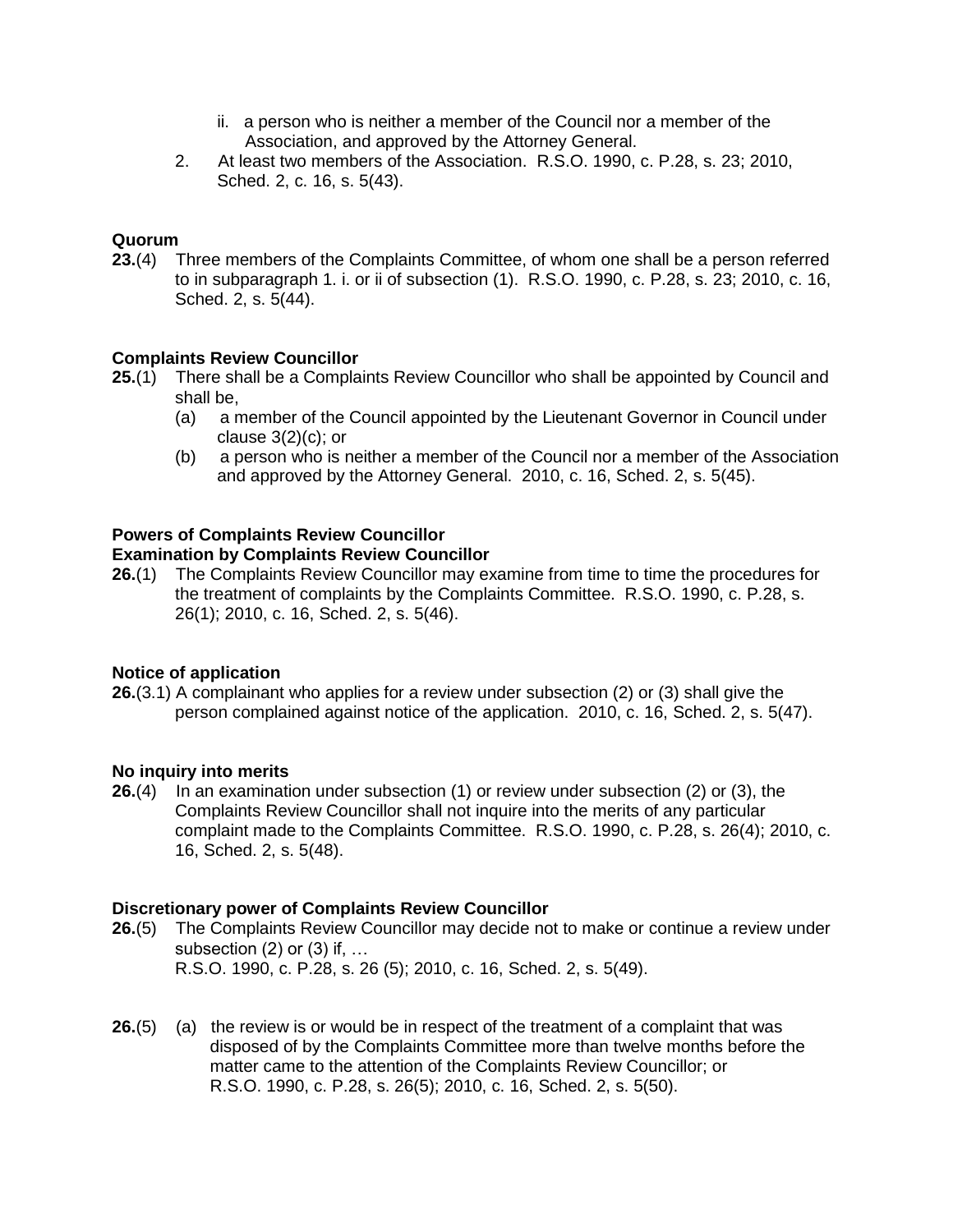### **Notice, no review**

**26.**(5.1) If the Complaints Review Councillor decides under subsection (5) not to make or continue a review, he or she shall give notice of the decision to the Complaints Committee, to the complainant and to the person complained against. 2010, c. 16, Sched. 2, s. 5(51).

### **Notice of examination or review**

**26.**[\(6\)](http://www.e-laws.gov.on.ca/html/statutes/french/elaws_statutes_90p28_f.htm#s26s6) Before commencing an examination or review, the Complaints Review Councillor shall give notice to the Complaints Committee of his or her intention to commence the examination or review and, in the case of a review, shall also give notice to the person complained against. R.S.O. 1990, c. P.28, s. 26(6); 2010, c. 16, Sched. 2, s. 5(52).

### **Privacy**

**26.**[\(8\)](http://www.e-laws.gov.on.ca/html/statutes/french/elaws_statutes_90p28_f.htm#s26s8) Every examination or review by the Complaints Review Councillor shall be conducted in private. R.S.O. 1990, c. P.28, s. 26(8); 2010, c. 16, Sched. 2, s. 5(53).

### **Receipt of information**

**26.**[\(9\)](http://www.e-laws.gov.on.ca/html/statutes/french/elaws_statutes_90p28_f.htm#s26s9) In conducting an examination or review, the Complaints Review Councillor may hear or obtain information from any person and may make such inquiries as he or she thinks fit. R.S.O. 1990, c. P.28, s. 26(9); 2010, c. 16, Sched. 2, s. 5(54).

# **Hearing not required**

**26.**[\(10\)](http://www.e-laws.gov.on.ca/html/statutes/french/elaws_statutes_90p28_f.htm#s26s10) The Complaints Review Councillor is not required to hold or to afford to any person an opportunity for a hearing in relation to an examination, review or report under this section. R.S.O. 1990, c. P.28, s. 26(10); 2010, c. 16, Sched. 2, s. 5(55).

#### **Duty to provide information**

- **26.**[\(11\)](http://www.e-laws.gov.on.ca/html/statutes/french/elaws_statutes_90p28_f.htm#s26s11) On the request of the Complaints Review Councillor, a member of the Council, member of a committee of the Association or officer or employee of the Association shall give to the Complaints Review Councillor,
	- (a) any information regarding the proceedings and procedures of the Complaints Committee regarding the treatment of complaints made to it that the Complaints Review Councillor requires; and
	- (b) access to all records, reports, files and other papers and things belonging to or under the control of the member, officer or employee, or the Association, that relate to the treatment by the Complaints Committee of complaints or any particular complaint, as specified by the Complaints Review Councillor. R.S.O. 1990, c. P.28, s. 26 (11); 2010, c. 16, Sched. 2, s. 5(56).

# **Report**

**26.**[\(12\)](http://www.e-laws.gov.on.ca/html/statutes/french/elaws_statutes_90p28_f.htm#s26s12) On completing an examination or review, the Complaints Review Councillor shall make a report of his or her findings. R.S.O. 1990, c. P.28, s. 26(12); 2010, c. 16, Sched. 2, s. 5(56).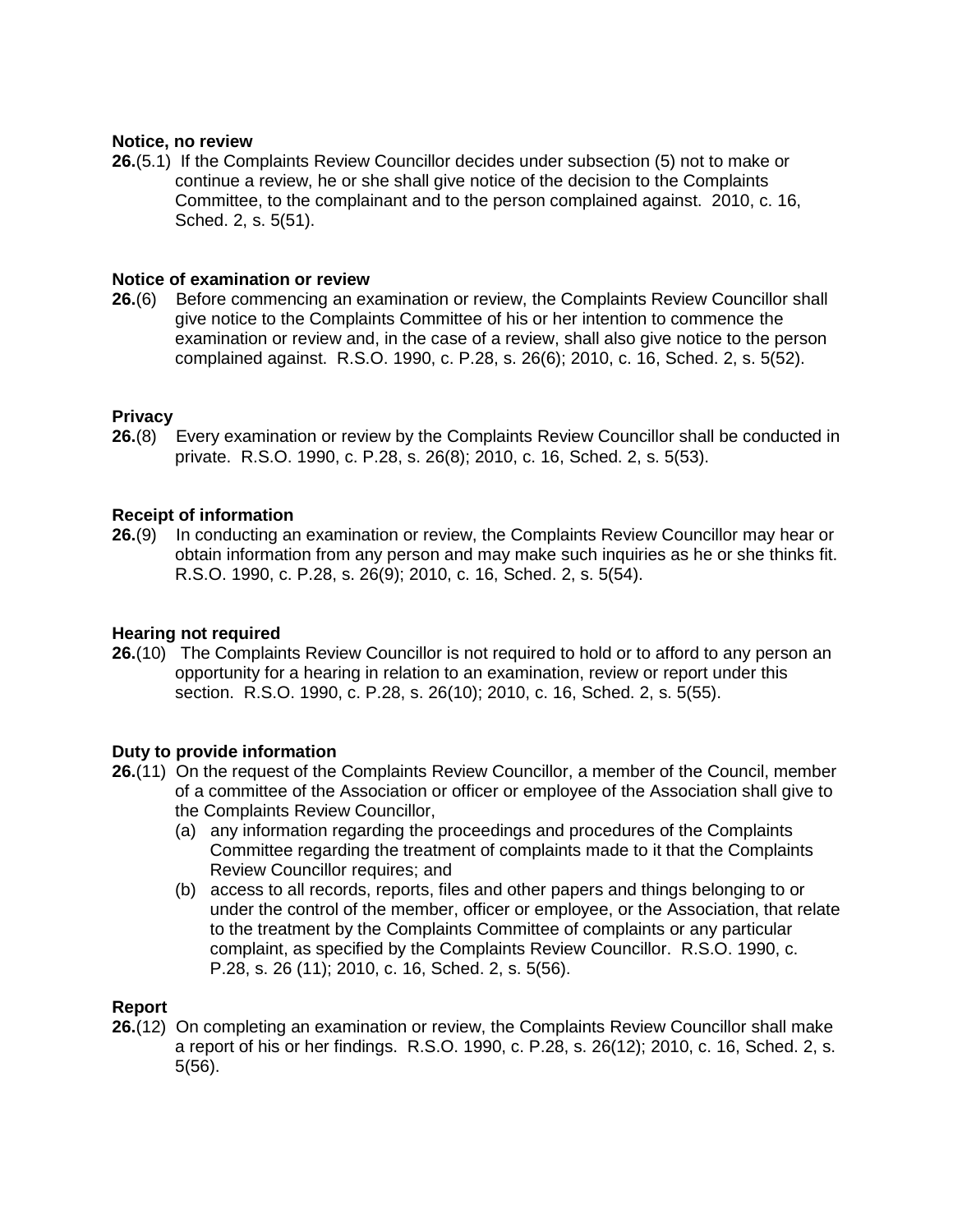### **Report re examination**

**26.**[\(13\)](http://www.e-laws.gov.on.ca/html/statutes/french/elaws_statutes_90p28_f.htm#s26s13) The Complaints Review Councillor shall give a copy of a report respecting an examination under subsection (1) to the Council and to the Complaints Committee. R.S.O. 1990, c. P.28, s. 26(13); 2010, c. 16, Sched. 2, s. 5(56).

### **Report re review**

**26.**[\(14\)](http://www.e-laws.gov.on.ca/html/statutes/french/elaws_statutes_90p28_f.htm#s26s14) The Complaints Review Councillor shall give a copy of a report respecting a review under subsection (2) or (3) to the Council, to the Complaints Committee, to the complainant and to the person complained against. R.S.O. 1990, c. P.28, s. 26 (14); 2010, c. 16, Sched. 2, s. 5(56).

### **Report to Minister**

**26.**[\(15\)](http://www.e-laws.gov.on.ca/html/statutes/french/elaws_statutes_90p28_f.htm#s26s15) If the Complaints Review Councillor is of the opinion that a report made under this section should be brought to the attention of the Minister, the Complaints Review Councillor shall give a copy of the report to the Minister. R.S.O. 1990, c. P.28, s. 26(15); 2010, c. 16, Sched. 2, s. 5(56).

### **Recommendations**

**26.**[\(16\)](http://www.e-laws.gov.on.ca/html/statutes/french/elaws_statutes_90p28_f.htm#s26s16) The Complaints Review Councillor may include in a report his or her recommendations in respect of the procedures of the Complaints Committee, either generally or with respect to the treatment of a particular complaint. R.S.O. 1990, c. P.28, s. 26(16); 2010, c. 16, Sched. 2, s. 5(57).

# **Consideration of report by Council**

**26.**[\(17\)](http://www.e-laws.gov.on.ca/html/statutes/french/elaws_statutes_90p28_f.htm#s26s17) The Council shall consider every report, and any recommendations included in the report, that it receives from the Complaints Review Councillor, and shall notify the Complaints Review Councillor of any action it takes as a result. R.S.O. 1990, c. P.28, s. 26(17); 2010, c. 16, Sched. 2, s. 5(58).

# **Consideration of report by Complaints Committee**

**26.**(18) The Complaints Committee shall consider every report, and any recommendations included in the report, that it receives from the Complaints Review Councillor, and shall notify the Complaints Review Councillor of any action it takes as a result. 2010, c. 16, Sched. 2, s. 5(58).

# **Professional misconduct**

- **28.**[\(2\)](http://www.e-laws.gov.on.ca/html/statutes/french/elaws_statutes_90p28_f.htm#s28s2) A member of the Association or a holder of a certificate of authorization, a temporary licence, a provisional licence or a limited licence may be found guilty of professional misconduct by the Committee if,
	- (a) the member or holder has been found guilty of an offence relevant to suitability to practise, upon proof of such conviction; or R.S.O. 1990, c. P.28, s. 28(2); 2001, c. 9, Sched. B, s. 11(36).2010, c. 16, Sched. 2, s. 5(62).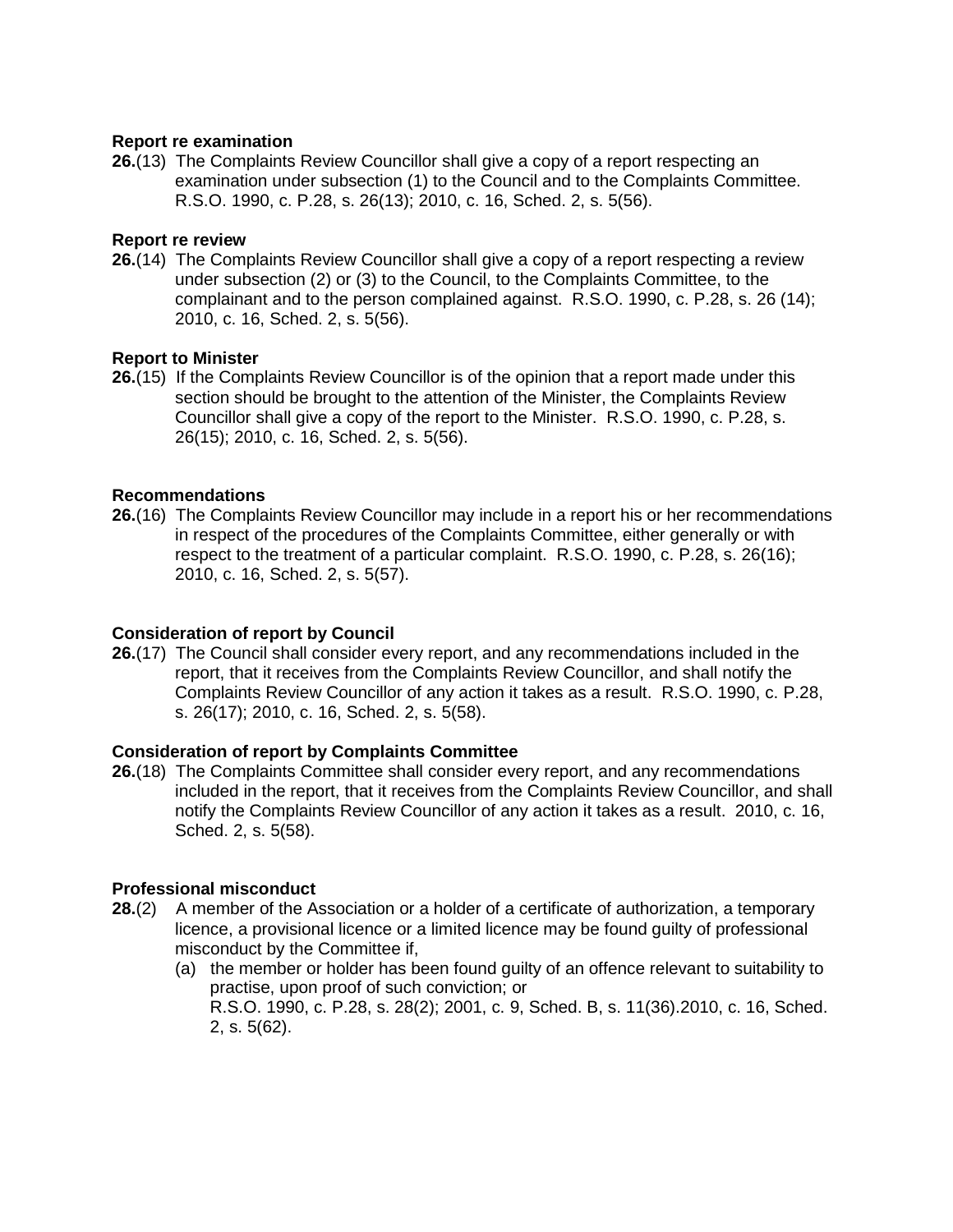### **Procedure**

**32.**[\(4\)](http://www.e-laws.gov.on.ca/html/statutes/french/elaws_statutes_90p28_f.htm#s32s4) Where the Fees Mediation Committee acts as arbitrator under subsection (3), the *Arbitration Act, 1991* does not apply. R.S.O. 1990, c. P.28, s. 32(4); 2010, c. 16, Sched. 2, s. 5(63).

The following is the new text of a section of the French version of the Act amended as of October 25.

# **Conditions**

**15.**[\(4\)](http://www.e-laws.gov.on.ca/html/statutes/english/elaws_statutes_90p28_e.htm#s15s4) Dans le cas où les services relevant de l'exercice de la profession d'ingénieur fournis par le titulaire d'un certificat d'autorisation sont placés sous la responsabilité et la surveillance du titulaire d'un permis temporaire, le certificat d'autorisation est subordonné aux conditions prescrites par règlement qui s'appliquent au permis temporaire. L.R.O. 1990, chap. P.28, par. 15(4); 2010, c. 16, Sched. 2, s. 5(25).

# **Changes to the Act Effective at a Future Date**

The following is the text of amended or new sections of the Act that will come into force on a day to be named by proclamation of the lieutenant governor.

#### **Definitions**

**[1.](http://www.e-laws.gov.on.ca/html/statutes/french/elaws_statutes_90p28_f.htm#s1)** In this Act, …

"provisional licence" means a provisional licence to engage in the practice of professional engineering issued under this Act; ("permis provisoire"). R.S.O. 1990, c. P.28, s. 1; 1999, c. 12, Sched. B, s. 13; 2001, c. 9, Sched. B, s. 11(1); 2010, c. 16, Sched. 2, s. 5(2).

#### **Regulations**

- **[7.\(](http://www.e-laws.gov.on.ca/html/statutes/french/elaws_statutes_90p28_f.htm#s7s1)**1)Subject to the approval of the Lieutenant Governor in Council and with prior review by the Minister, the Council may make regulations,
	- 5. respecting the composition of the committees required by this Act, other than the Complaints Committee, the Discipline Committee and the Registration Committee, the mechanism of the appointment of members of the committees and procedures ancillary to those specified in this Act in respect of any committee; R.S.O. 1990, c. P.28, s. 7(1); 2000, c. 26, Sched. A, s. 12; 2001, c. 9, Sched. B, s. 11(5-12); 2010, c. 16, Sched. 2, s. 5(7).
- **7.**(1) 7. prescribing the quorums of the committees required by this Act other than the Complaints Committee, the Discipline Committee and the Registration Committee; R.S.O. 1990, c. P.28, s. 7(1); 2000, c. 26, Sched. A, s. 12; 2001, c. 9, Sched. B, s. 11 (5-12); 2010, c. 16, Sched. 2, s. 5(8).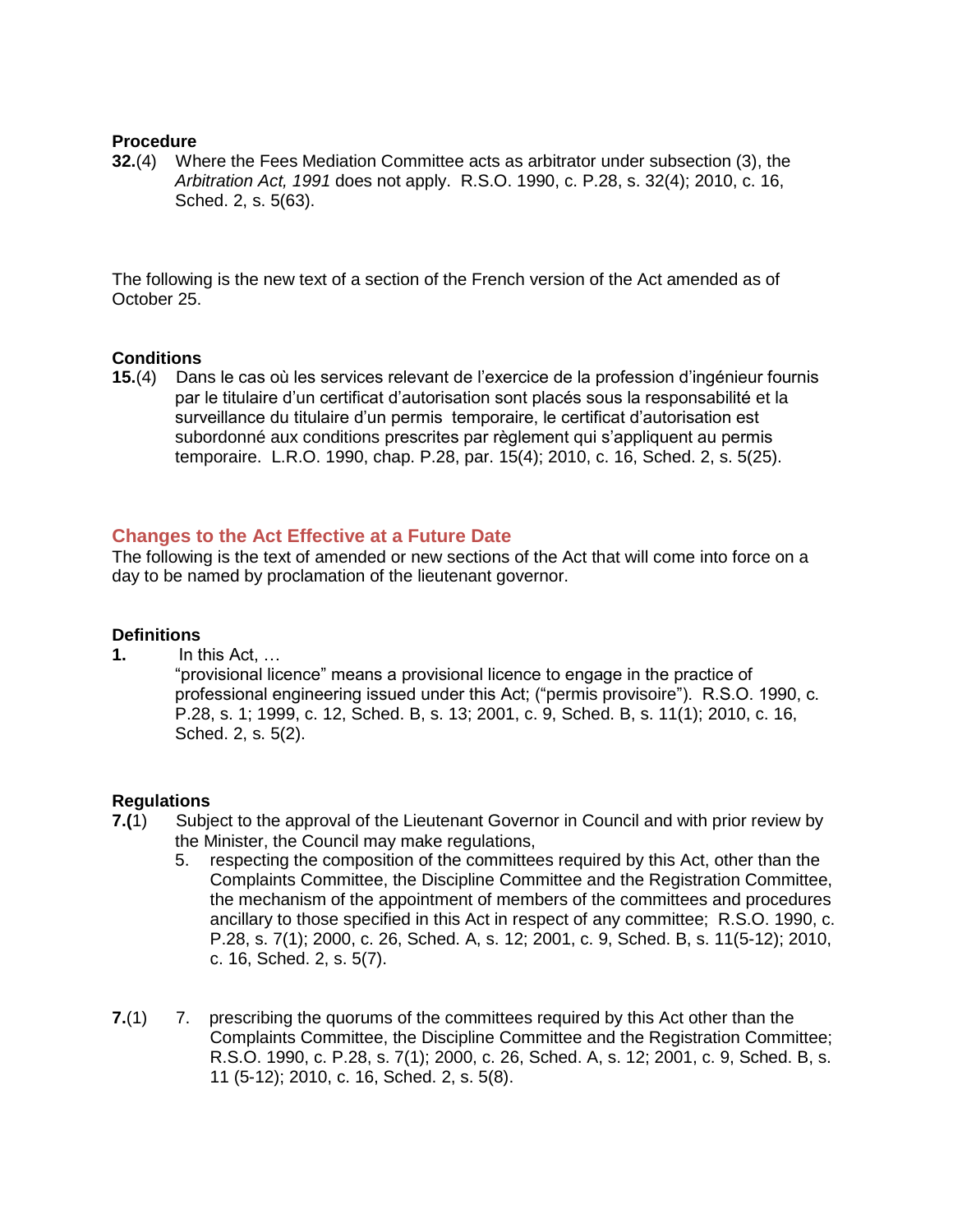- **7.**(1) 8. governing persons as engineering interns under section 20.1, including setting out the academic requirements necessary for acceptance as an engineering intern and the rights and privileges of engineering interns, and prescribing and governing other classes of persons whose interests are related to those of the Association; 2010, c. 16, Sched. 2, s. 5(9).
- **7.**(1) 25. REPEALED. 2010, c. 16, Sched. 2, s. 5(13).
- **7.**(1) 34. prescribing provisions of the *Not for Profit Corporations Act, 2010* that apply to the Association. 2010, c. 15, s. 238(1).

### **By-laws**

- **8.**[\(1\)](http://www.e-laws.gov.on.ca/html/statutes/french/elaws_statutes_90p28_f.htm#s8s1) The Council may pass by-laws relating to the administrative and domestic affairs of the Association not inconsistent with this Act and the regulations and, without limiting the generality of the foregoing, …
	- 16. specifying the amount and requiring the payment of,
		- i. fees, including annual fees, by holders of licences, certificates of authorization, temporary licences, provisional licences and limited licences, and by engineering interns, students and members of other classes of persons prescribed under paragraph 8 of subsection 7(1),
		- ii. fees for registration, designations, examinations and continuing education,
		- iii. fees for anything the Registrar is required or authorized to do, and
		- iv. penalties for late payment of any of the fees; R.S.O. 1990, c. P.28, s. 8(1); 2001, c. 9, Sched. B, s. 11(14, 15); 2010, c. 16, Sched. 2, s. 5(15).

# **Exceptions**

- **12.**[\(3\)](http://www.e-laws.gov.on.ca/html/statutes/french/elaws_statutes_90p28_f.htm#s12s3) Subsections (1) and (2) do not apply to prevent a person,
	- (a) REPEALED. R.S.O. 1990, c. P.28, s. 12(3); 2001, c. 9, Sched. B, s. 11(17); 2010, c. 16, Sched. 2, s. 5(17).
- **12.**(3) (b) from doing an act that is within the practice of professional engineering where a professional engineer or limited licence holder assumes responsibility for the services within the practice of professional engineering to which the act is related; R.S.O. 1990, c. P.28, s. 12(3); 2001, c. 9, Sched. B, s. 11(17); 2010, c. 16, Sched. 2, s. 5(18).

#### **Provisional licence**

**14.**[\(7\)](http://www.e-laws.gov.on.ca/html/statutes/french/elaws_statutes_90p28_f.htm#s14s7) REPEALED. 2001, c. 9, Sched. B, s. 11(19); 2010, c. 16, Sched. 2, s. 5(24).

# **Same**

**15**.(4.1) Where the holder of a limited licence assumes responsibility for and supervises the practice of professional engineering related to the services provided by the holder of a certificate of authorization, the certificate of authorization is subject to the same terms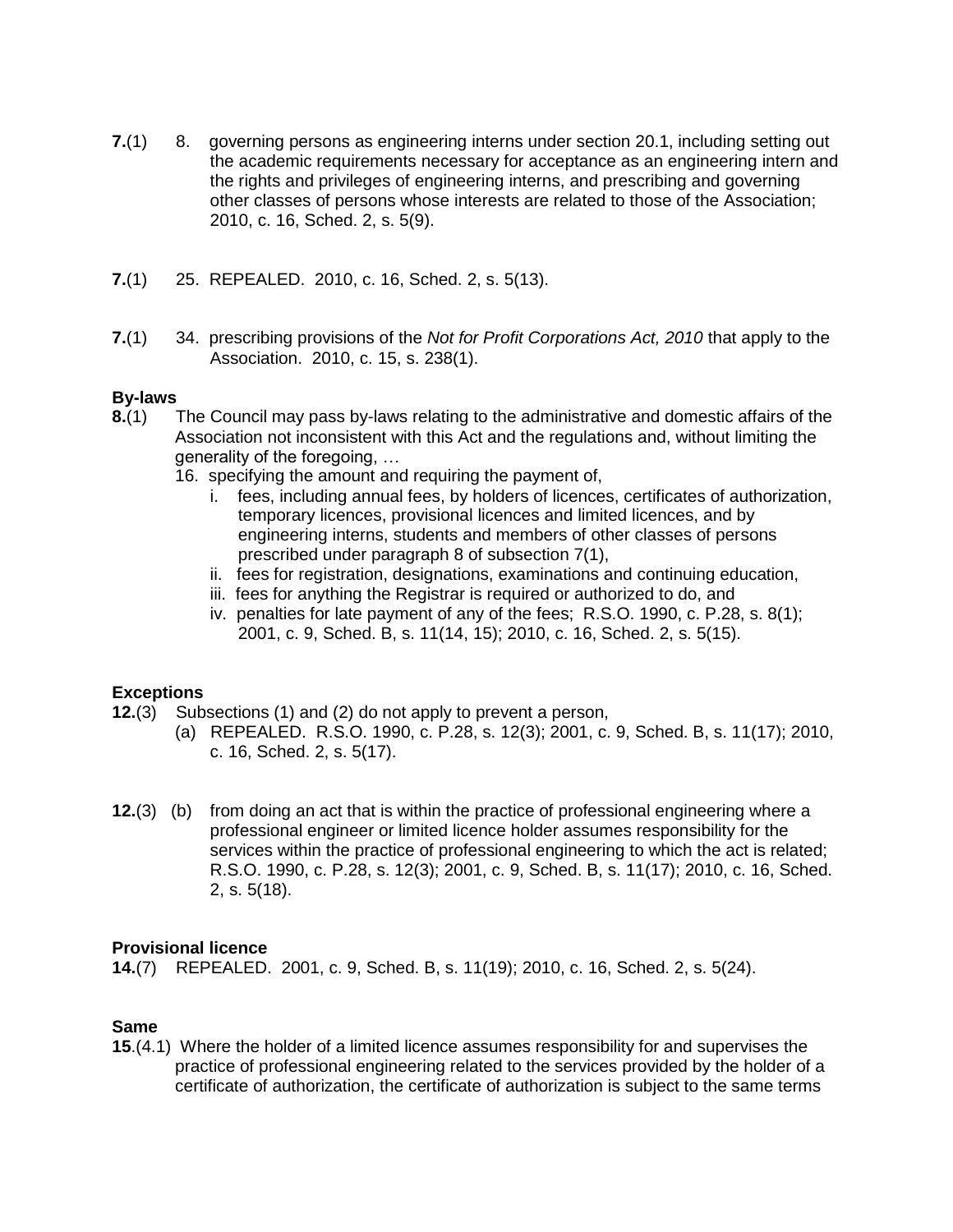and conditions prescribed by the regulations that apply to the limited licence. 2010, c. 16, Sched. 2, s. 5(26).

### **Suspension of effect of certificate of authorization**

**15.**[\(5\)](http://www.e-laws.gov.on.ca/html/statutes/french/elaws_statutes_90p28_f.htm#s15s5) A holder of a certificate of authorization ceases to be entitled to offer to the public or to provide to the public services that are within the practice of professional engineering as soon as there is no holder of a licence, temporary licence or limited licence who assumes responsibility for and supervises the practice of professional engineering provided by the holder of the certificate of authorization. R.S.O. 1990, c. P.28, s. 15(5); 2010, c. 16, Sched. 2, s. 5(27).

### **Notice to Registrar by holder of certificate of authorization**

**15.**[\(6\)](http://www.e-laws.gov.on.ca/html/statutes/french/elaws_statutes_90p28_f.htm#s15s6) The holder of a certificate of authorization must give notice to the Registrar when there ceases to be a holder of a licence, temporary licence or limited licence who assumes responsibility for and supervises the practice of professional engineering by the holder of the certificate of authorization and when the holder of the certificate of authorization designates another holder of a licence, temporary licence or limited licence to assume such responsibility and carry out such supervision. R.S.O. 1990, c. P.28, s. 15(6); 2010, c. 16, Sched. 2, s. 5(28).

### **Notice to Registrar by person in position of professional responsibility**

**15.**[\(7\)](http://www.e-laws.gov.on.ca/html/statutes/french/elaws_statutes_90p28_f.htm#s15s7) A holder of a licence, temporary licence or limited licence who ceases to be responsible for and to supervise the practice of professional engineering by a holder of a certificate of authorization as the person so designated by the holder of the certificate of authorization shall give notice of the cessation forthwith to the Registrar. R.S.O. 1990, c. P.28, s. 15(7); 2010, c. 16, Sched. 2, s. 5(29).

# **Supervision by licence holder**

**17.**[\(1\)](http://www.e-laws.gov.on.ca/html/statutes/french/elaws_statutes_90p28_f.htm#s17s1) It is a condition of every certificate of authorization that the holder of the certificate shall provide services that are within the practice of professional engineering only under the personal supervision and direction of a holder of a licence, temporary licence, or limited licence. R.S.O. 1990, c. P.28, s. 17; 2010, s. 16, Sched. 2, s. 5(30).

#### **Professional responsibility of supervising licence holder**

**17.(2)** A holder of a licence, temporary licence or limited licence who personally supervises and directs the providing of services within the practice of professional engineering by a holder of a certificate of authorization or who assumes responsibility for and supervises the practice of professional engineering related to the providing of services by a holder of a certificate of authorization is subject to the same standards of professional conduct and competence in respect of the services and the related practice of professional engineering as if the services were provided or the practice of professional engineering was engaged in by the holder of a licence, temporary licence or limited licence. R.S.O. 1990, c. P.28, s. 17; 2010, c. 16, Sched. 2, s. 5(31).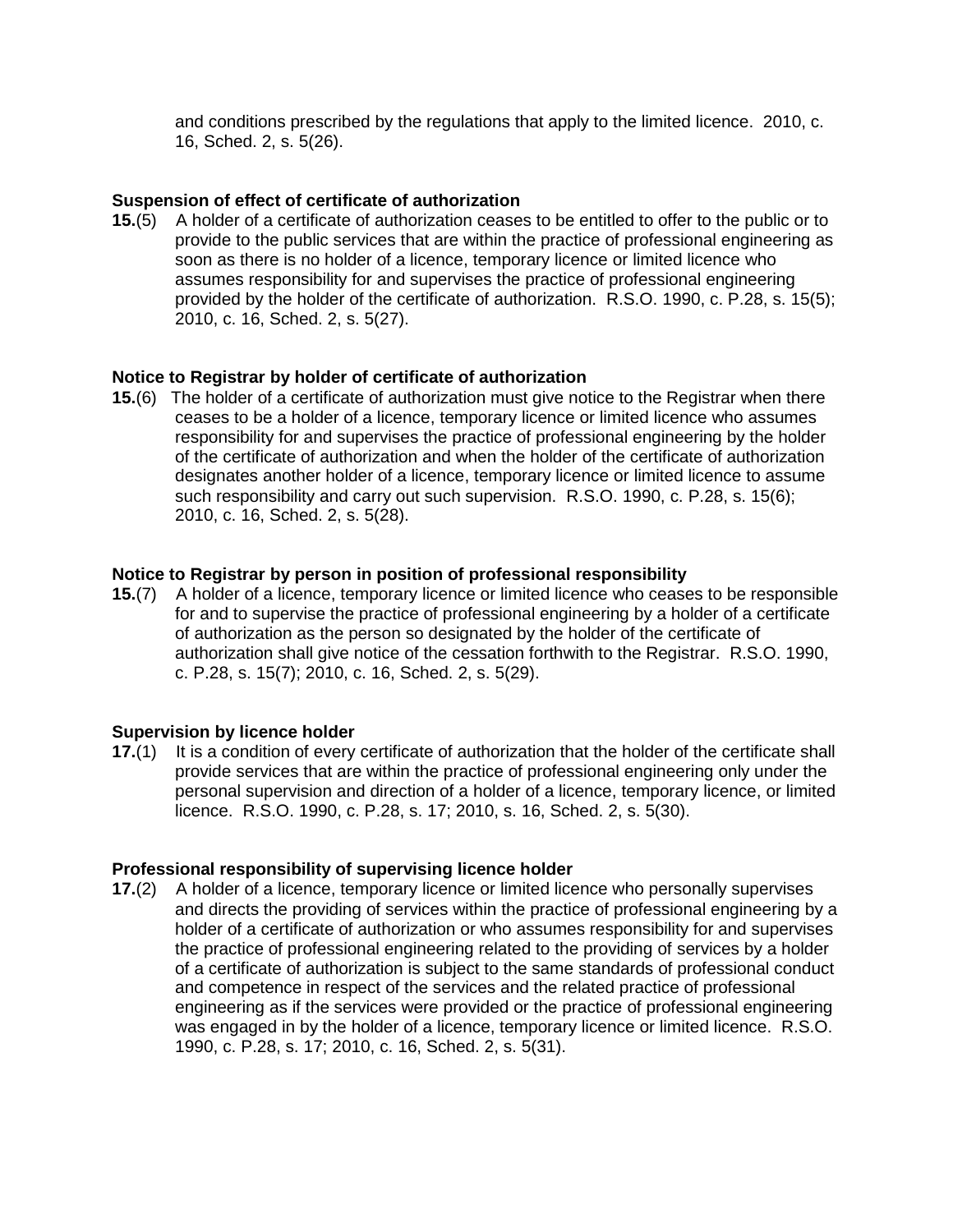# **Referral to committee**

**18.**[\(3\)](http://www.e-laws.gov.on.ca/html/statutes/french/elaws_statutes_90p28_f.htm#s18s3) Subsections 14(3) to (6) (which relate to the Academic Requirements Committee and the Experience Requirements Committee) apply with necessary modifications in respect of an applicant for a temporary licence, a provisional licence or a limited licence. R.S.O. 1990, c. P.28, s. 18(3); 2010, c. 16, Sched. 2, s. 5(33).

# **Registration Committee**

- **19.1**(1) The Registration Committee is continued and shall be composed of the following persons appointed by the Council:
	- 1. At least two persons, each of whom is either,
		- i. a member of the Council appointed by the Lieutenant Governor in Council, or
		- iii. a person who is neither a member of the Council nor a member of the Association, and approved by the Attorney General.
	- 2. At least three members of the Association.

# **Quorum**

(2) Three members of the Registration Committee, of whom at least one is a person referred to in subparagraph 1.i or ii of subsection (1), constitute a quorum.

### **Chair, vice-chair**

(3) The Registration Committee shall name one of its members as chair, and another as vice-chair, of the Registration Committee.

### **Same**

(4) Any power, duty or function of the chair of the Registration Committee may be exercised by the vice-chair, if the chair is absent or unable to act. 2010, c. 16, Sched. 2, s. 5(39).

# **Engineering interns**

- **20.1**(1) The Registrar shall accept as an engineering intern any applicant for a licence, if,
	- (a) in submitting the application for a licence, the applicant requests in writing to become an engineering intern;
	- (b) the applicant is enrolled in the Association's engineering intern training program; and
	- (c) the applicant meets the academic requirements prescribed by the regulations.

# **Revocation for non-payment**

(2) The Registrar may revoke a person's status as an engineering intern for non-payment of any fee that is payable by the person under this Act.

# **Termination**

(3) Subject to a revocation under subsection (2), a person ceases to be an engineering intern on the earlier of the day that his or her application for a licence is finally dealt with or the day that he or she withdraws the application. 2010, c. 16, Sched. 2, s. 5(40).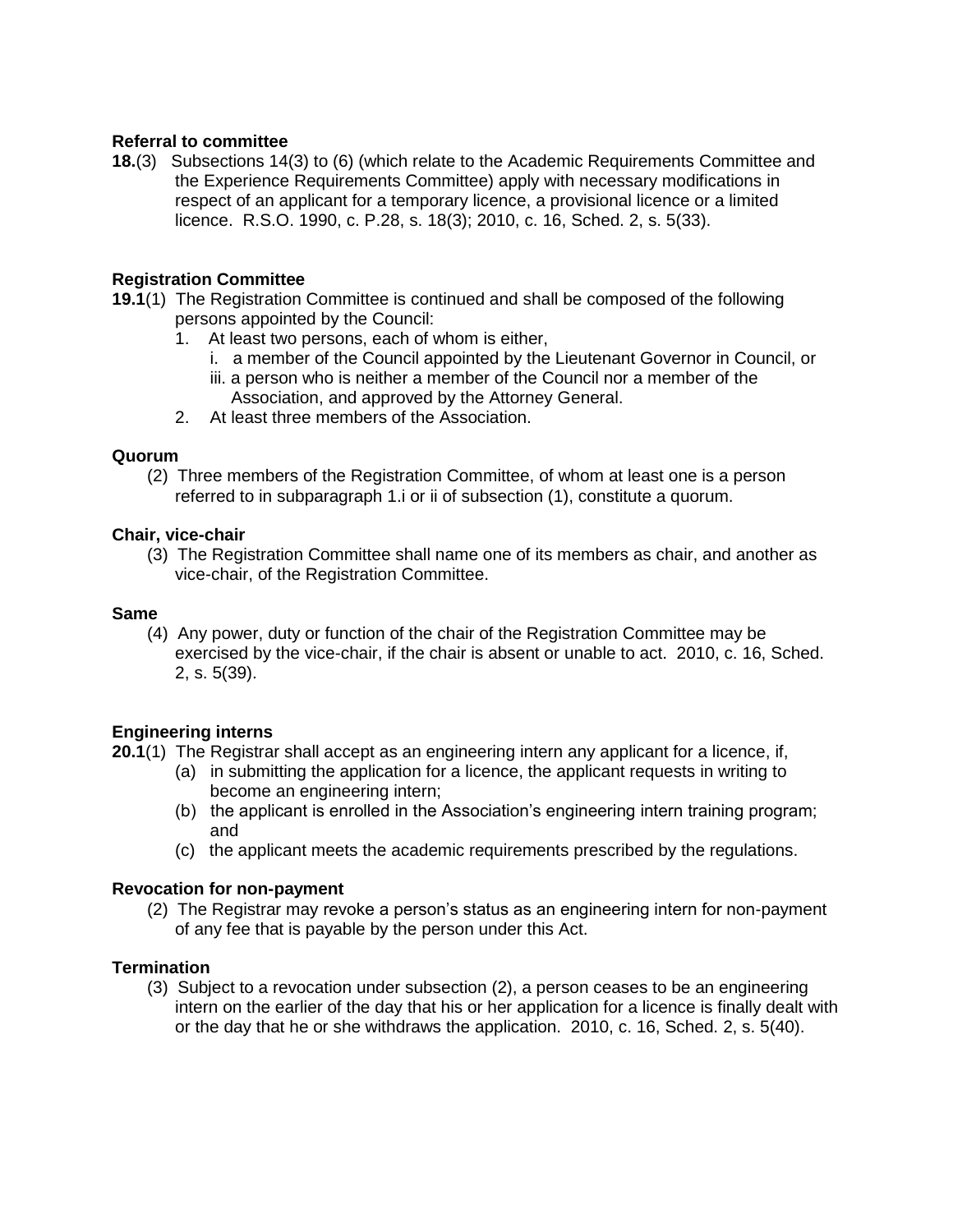# **Registers**

**[21.](http://www.e-laws.gov.on.ca/html/statutes/french/elaws_statutes_90p28_f.htm#s21s1)** (1) The Registrar shall maintain one or more registers containing the following information:

- 1. Every holder of a licence, certificate of authorization, temporary licence, provisional licence or limited licence.
- 2. The terms, conditions and limitations attached to every licence, certificate of authorization, temporary licence, provisional licence and limited licence.
- 3. Every revocation, suspension and cancellation or termination of a licence, certificate of authorization, temporary licence, provisional licence or limited licence.
- 4. Every person who is an engineering intern under section 20.1.
- 5. Any other information that the Registration Committee or Discipline Committee directs. R.S.O. 1990, c. P.28, s. 21(1); 2001, c. 9, Sched. B, s. 11 (27); 2010, c. 16, Sched. 2, s. 5(41).

# **Cancellation for default of fees**

**22.**[\(1\)](http://www.e-laws.gov.on.ca/html/statutes/french/elaws_statutes_90p28_f.htm#s22s1) The Registrar may cancel a licence, certificate of authorization, temporary licence, provisional licence or limited licence for non-payment of any fee payable under this Act after giving the member or the holder of the certificate of authorization, temporary licence, provisional licence or limited licence at least two months notice of the default and intention to cancel, subject to the continuing jurisdiction of the Association in respect of any disciplinary action arising out of the person's professional conduct while a member or holder. R.S.O. 1990, c. P.28, s. 22(1); 2001, c. 9, Sched. B, s. 11(28); 2010, c. 16, Sched. 2, s. 5(42).

# **Discipline Committee**

- **27.**(1) The Discipline Committee is continued and shall be composed of the following persons appointed by the Council:
	- 1. At least one elected member of the Council.
	- 2. At least one member of the Association who is,
		- i. a member of the Council appointed by the Lieutenant Governor in Council, or
		- ii. not a member of the Council, and approved by the Attorney General.
	- 3. At least one person who is,
		- i. a member of the Council appointed by the Lieutenant Governor in Council under clause 3(2)(c), or
		- ii. neither a member of the Council nor a member of the Association, and approved by the Attorney General.
	- 4. At least three member of the Association each of whom has at least 10 years experience in the practice of professional engineering.

# **Quorum**

(2) One of each of the persons appointed under paragraphs 1, 2, 3 and 4 of subsection (1) constitute a quorum of the Discipline Committee.

# **Chair, vice-chair**

(3) The Discipline Committee shall name one of its members as chair, and another as vicechair, of the Discipline Committee.

# **Same**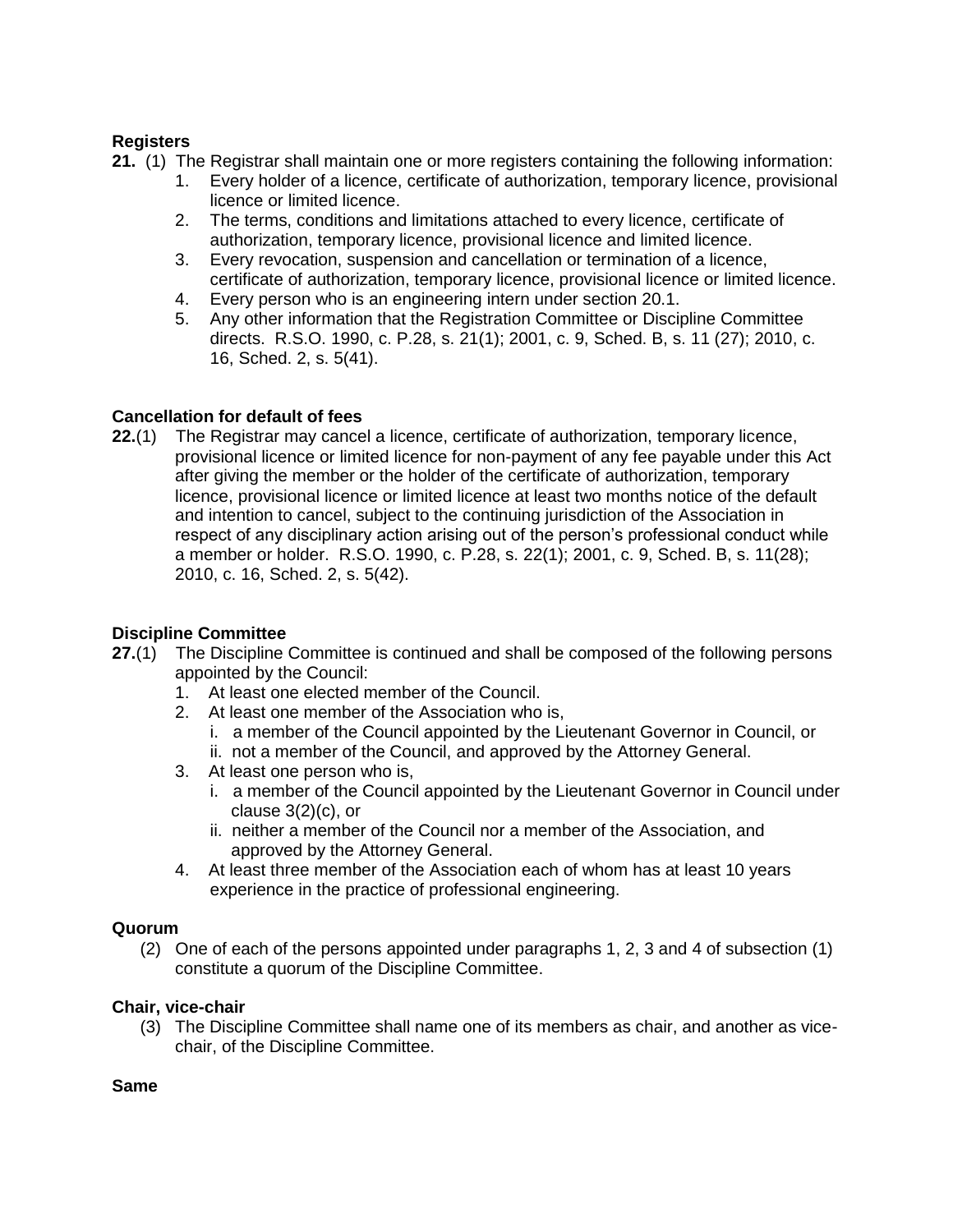(4) Any power, duty or function of the chair of the Discipline Committee may be exercised by the vice-chair, if the chair is absent or unable to act.

### **Referral to panel**

- (5) Within 90 days after a matter is referred to the Discipline Committee for hearing and determination, the chair may,
	- (a) select a panel from among the members of the Committee that includes at least one of each of the persons appointed under paragraphs 1, 2, 3 and 4 of subsection  $(1);$
	- (b) designate one of the members of the panel to chair it;
	- (c) refer the matter to the panel for hearing and determination; and
	- (d) set a date, time and place for the hearing.

### **Powers of panel**

(6) A panel established under subsection (5) has all the powers, duties and functions of the Discipline Committee with respect to the hearing and determination of the matter referred to the panel, and a decision or order of the panel is deemed to be a decision or order of the Committee.

### **Majority required**

(7) All disciplinary decisions of the Committee or of a panel established under subsection (5) require the vote of a majority of those of its members presiding over the matter.

#### **Inability to act**

(8) If the Discipline Committee or a panel established under subsection (5) commences a hearing and a member of the Discipline Committee required to preside over the hearing by virtue of subsection (2) or clause (5)(a), as the case may be, is unable to continue to act, the remaining members may complete the hearing despite the member's absence, but in no case shall a hearing be presided over by fewer than three members of the Committee.

#### **Transition**

(9) This section, as it read immediately before the day subsection 5(59) of Schedule 2 to the *Open for Business Act, 2010* comes into force, continues to apply in respect of every hearing of the Discipline Committee or of a panel that is commenced and not concluded before that day.

#### **Repeal**

(10) Subsection (9) is repealed on the fourth anniversary of the day on which subsection 5(59) of Schedule 2 to the *Open for Business Act, 2010* comes into force. 2010, c. 16, Sched. 2, s. 5(59).

#### **Reference by Council or Executive Committee**

**27.1** The Council or the Executive Committee may, by resolution, refer to the Discipline Committee for hearing and determination any allegation of professional misconduct or incompetence on the part of a member of the Association or a holder of a certificate of authorization, a temporary licence, a provisional licence or a limited licence specified in the resolution. 2010, c. 16, Sched. 2, s. 5(60).